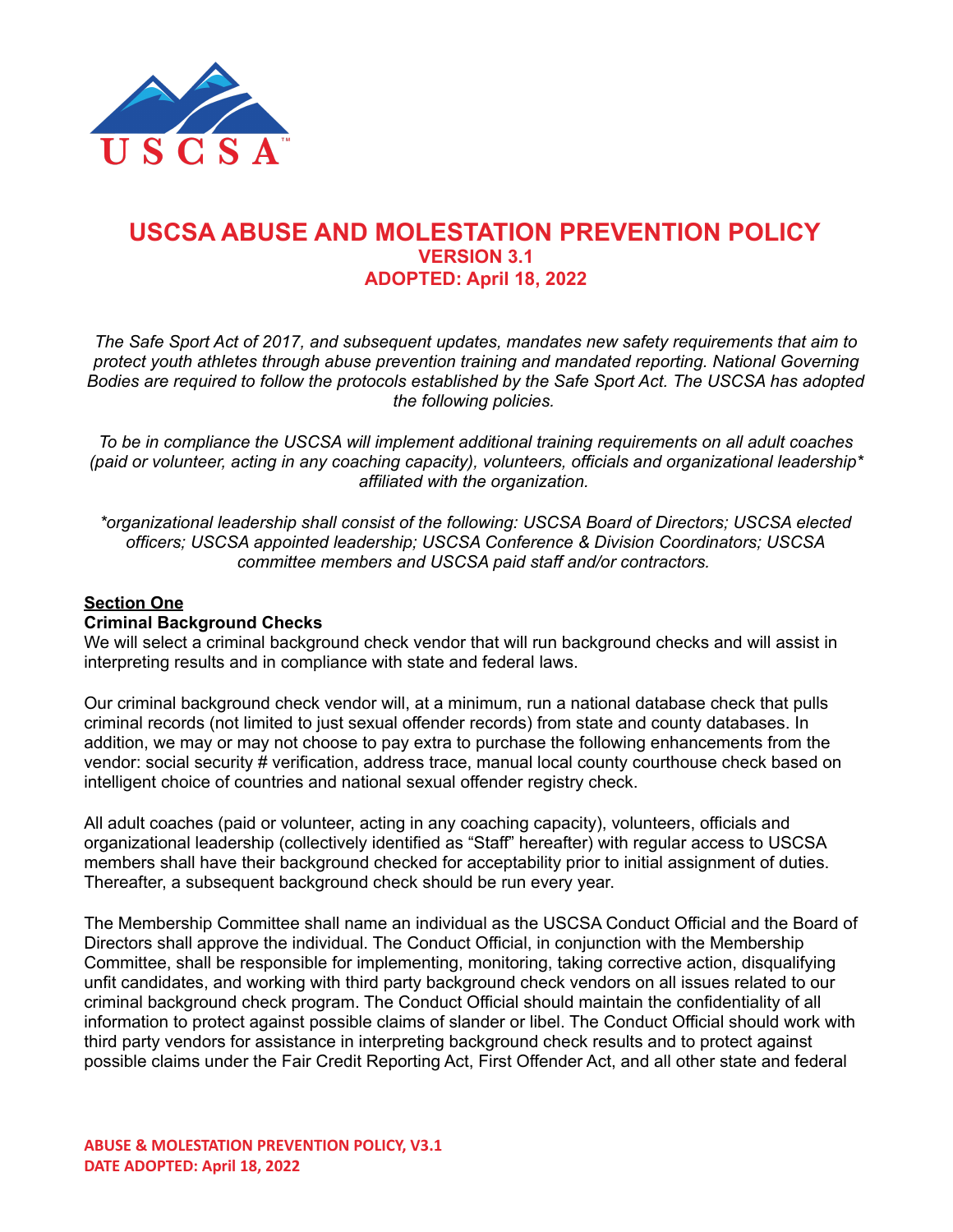

laws protecting those who undergo criminal background checks. **The results of all criminal background checks and appeals will be kept confidential.**

# **Administration of Criminal Background Checks**

- 1. Disqualification Criteria: To make sure that all staff are treated fairly and consistently, the USCSA shall use the following disqualification criteria:
	- 1. Individual staff members found to be guilty of the following crimes should be disqualified as a staff member as outlined below.
		- 1. Ever found to be guilty of:
		- 2. All sex offenses including child molestation, rape, sexual assault, sexual battery, sodomy, prostitution, solicitation, indecent exposure, etc.
		- 3. All felony violence including murder, manslaughter, aggravated assault, kidnapping, robbery, aggravated burglary, etc
	- 2. Found to be guilty within the past 10 years of all felony offenses other than violence or sex including drug offenses, theft, embezzlement, fraud, child endangerment, etc.
	- 3. Found to be guilty within the past 7 years of all misdemeanor violence offenses including simple assault, battery, domestic violence, hit & run, etc.
	- 4. Found to be guilty of multiple offenses within the past 5 years of misdemeanor drug and alcohol offenses including driving under the influence, simple drug possession, drunk and disorderly, public intoxication, possession of drug paraphernalia, etc.
	- 5. Any other misdemeanor within the past 5 years that would be considered a potential danger to members or is directly related to the functions of the staff member including contributing to the delinquency of a minor, providing alcohol to a minor, theft- if a volunteer is handling funds, etc.

Guilty means the applicant was found guilty following a trial, entered a guilty plea, entered a no contest plea accompanied by the court's finding of guilty, regardless of whether there was an adjudication of guilt (conviction) or a withholding of guilt. This policy does not apply if criminal charges resulted in acquittal, dismissal or in an entry of "nolle prosequi."

*Should any of the pending charges described above be uncovered, or should any of the above charges be brought against an applicant during the season, the applicant should be suspended from serving until the charges have been cleared or dropped and the Conduct Official has approved reinstatement.*

**Staff Applications:** Prior to the running of any criminal background check, the applicant will complete an online application form giving his or her consent to the running of such check. The information obtained in the staff application/consent form as well as the results of criminal background checks should be held in strict confidence to protect the confidentiality of the information. Such information will be contained within the SportsEngine interface and only accessible by SportsEngine employees and the USCSA Registration System managers. Confidential information should not be disclosed outside of the USCSA and should only be shared within the USCSA with those on a "need to know" basis.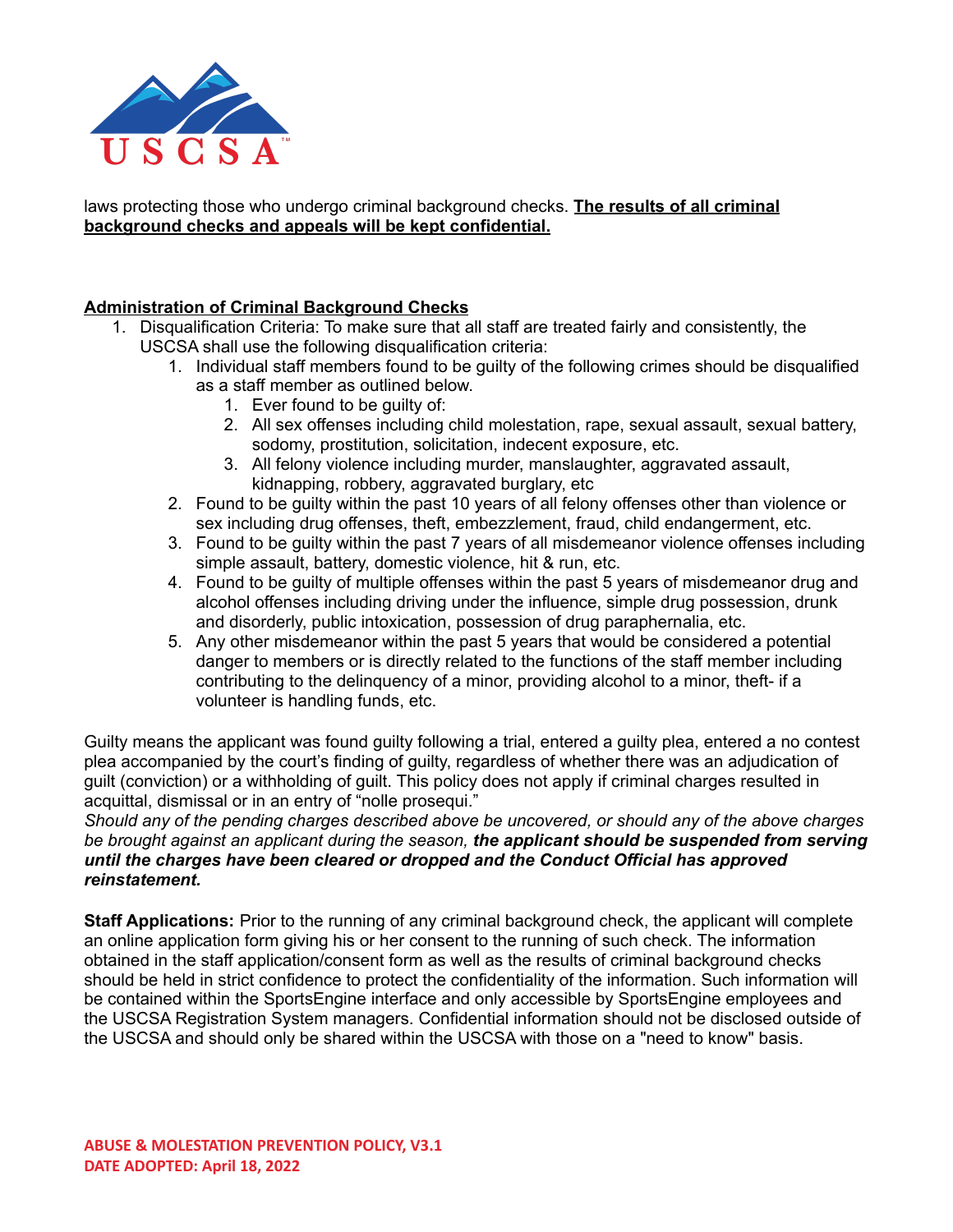

However, under certain circumstances, the USCSA may have a legal duty to disclose certain types of information to government agencies or law enforcement.

**Run Criminal Background Check:** Upon completing the Official/Coach/Volunteer Registration form for the USCSA, the applicant's information is automatically and electronically passed to a third party for criminal background screening. Personal Identifiable Information necessary to complete the background check (e.g. SSN) is not visible to USCSA or its members.

**Appeals Process:** Staff or contractor candidates disqualified due to an unsatisfactory criminal background check may appeal by notifying the Conduct Official in writing. Such appeals shall be heard by the USCSA Membership Committee. The appeals committee will decide whether to uphold the decision of the Conduct Official. As a compromise, the appeals committee may decide to reassign the applicant to a more appropriate position or to place the candidate under a probationary period.

The written appeal should include:

- Full name and address of the appellant (person making the appeal);
- Full name and address of any person making the request for an appeal on behalf of the appellant;
- The grounds for the appeal providing a detailed explanation of the appellant's objections to the decision, setting out any additional facts or factual errors in the decision;
- The particulars relevant to the appeal, describing any background fact relating to the appeal, including how the appellant is affected by the decision and a detailed description of the requested relief (i.e. what you want the board to do); and
- The signature of the appellant or the appellant's representative, and the date of the appeal.

# **Section Two**

# **Policies to Protect Against Misconduct**

Effective with the 2021/22 season all adult coaches, volunteers, officials and organizational leadership will need to complete the *Abuse Preventions Systems* training. This training meets the requirements of the Safe Sport Act of 2017, this training will be required to be taken annually. This training will be incorporated into the online registration system.

The following policies should be communicated to all paid and volunteer staff:

- All forms of abuse including sexual, physical, emotional, harassment, bullying, and hazing are prohibited.
- Prohibited sexual abuse physical acts include genital contact whether or not either party is clothed; fondling of a participant's breast or buttocks; sexual penetration; sexual assault, exchange of a reward in sport for sexual favors; lingering or repeated embrace that goes beyond acceptable physical touch; tickling, wrestling, or massage; and continued physical contact that makes a participant uncomfortable.
- Prohibited sexual abuse verbal acts include making sexually oriented comments, jokes and innuendo; staff member discussing his or her sex life with participant; asking about a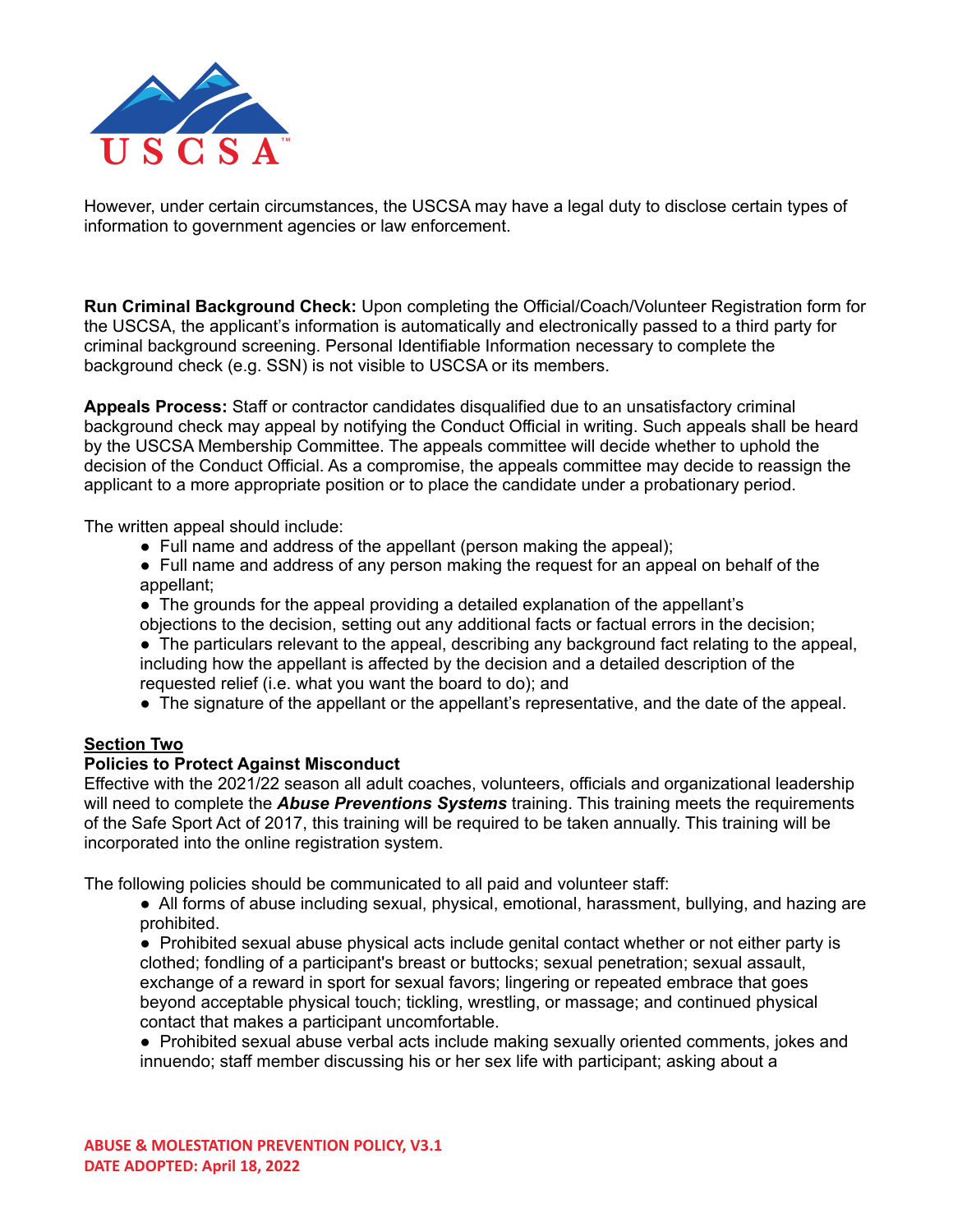

participant's sex life; requesting or sending a nude or partial dress photo; exposing participants to pornographic material; voyeurism; and sexting with a participant.

● Any type of grooming behavior is prohibited (see section C on "Recognizing Grooming")

● Prohibited forms of physical abuse include punching, beating, biting, striking, choking, slapping, or intentionally hitting a participant with objects or sports equipment; providing alcohol to a participant under legal drinking age; providing illegal drugs or non-prescribed medications to any participant; encouraging or permitting a participant to return to play after injury or sickness prematurely without clearance of a medical professional; prescribing dieting or other weight control methods for humiliation purposes; isolating a participant in a confined space; forcing participant to assume a painful stance or position for no athletic purpose; withholding, or denying adequate hydration, nutrition medical attention, or sleep.

● Prohibited emotional abuse includes a pattern of verbally attacking a participant personally such as calling them worthless, fat or disgusting; physically aggressive behaviors such as throwing or hitting objects; and ignoring a participant for extended periods of time or excluding them from practice.

● Bullying includes an intentional, persistent, or repeated pattern of committing or willfully tolerating (e.g., staff not preventing) physical, nonphysical, or cyber bullying behaviors that are intended to cause fear, humiliation, physical harm in an attempt to socially exclude, diminish, or isolate another person emotionally, physically, or sexually. It is often not the staff, but instead, other participants who are the perpetrators of bullying. However, it is a violation if the staff member knows or should have known of the bullying behavior but takes no action to intervene on behalf of the targeted participants.

● Prohibited hazing includes any contact which is intimidating, humiliating, offensive or physically harmful. Hazing typically is an activity that serves as a condition for joining a team of being socially accepted by team members.

• Two deep leadership is required where two adults (e.g., any combination of staff or parents) should be present at all times so that a minor participant can't be isolated with a single unrelated adult, except in the case of an emergency.

● All electronic communications including email, texting, social media, etc. between the staff member and a minor participant should be limited strictly to the legitimate activities of the organization.

● Any overnight travel exposure should prohibit adults spending the night in the same room as an unrelated minor participant; require grouping of participants of the same sex and age group in rooms; and provide adequate oversight with a same-sex chaperone for each group.

• Take off/pick up of athletes by staff should be strongly discouraged because of the difficulty in limiting one-on-one contact.

#### **Section Three**

#### **Recognizing Grooming**

Grooming is the process of which sexual predators pave the way for sexual abuse by gradually gaining the trust of and conditioning of minors, parents, and administrators.

The steps in the grooming process are as follows:

• Identify a vulnerable child whose needs are not being met such as lack of attention by parents, lack of spending money, etc.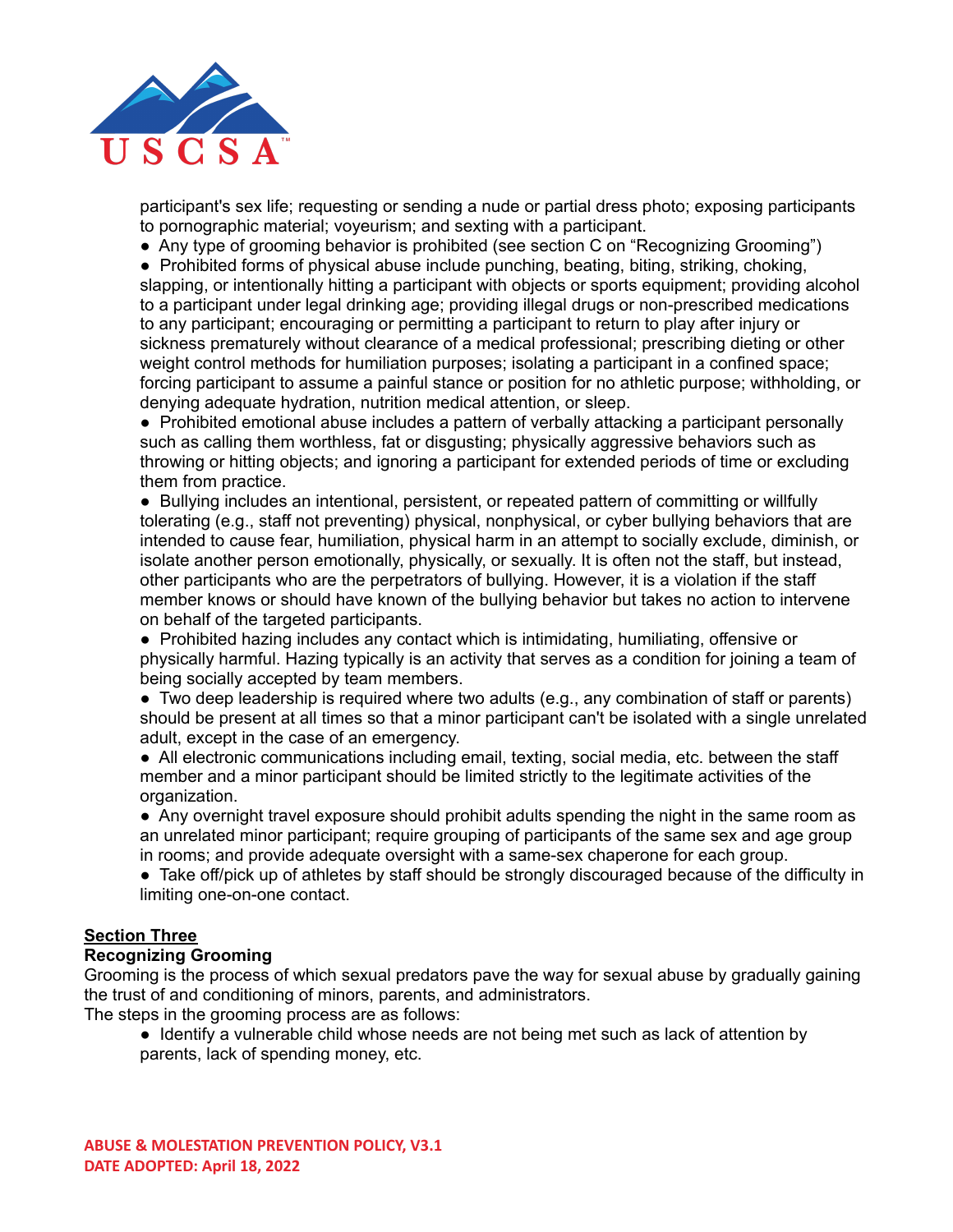

● Fill the missing needs of the child by providing attention, transportation, help with homework, special favors, confiding in secrets, spending money, gifts, etc. to create a "special bond".

- Gain trust of family by spending a disproportionate amount of time with them.
- Isolate the victim to create one on one opportunities.

● Gradually use boundary invasions that start off with inappropriate electronic communications and photo sharing, tickling, wrestling, massages, alcohol, drugs, pornography, etc. that lead to nudity and sexual activity.

• Maintain control and silence with threats of fear and shame.

#### **Section Four**

#### **Reporting Requirements**

Adult coaches, volunteers, officials, and organizational leadership affiliated with the organization are required to report suspected incidents within 24 hours to the appropriate authorities.

Any suspected misconduct must also be reported to the appropriate Conference or Division Coordinator. If the Conference or Division Coordinator is the subject of suspected misconduct, then it shall be reported to the Managing Director.

The organization will establish a confidential mechanism for communication for members to report suspected incidents.

# **Section Five**

#### **Dealing with Abuse/Molestation Incidents and Other Misconduct Violations**

Instruct all administrators, staff and parents to report all concerns, complaints, allegations, and policy violations to the Conduct Official within 24 hours. If the Conduct Official is the alleged abuser, the report should be made to any member of the USCSA National Office Committee (Current President, Executive Vice President, Treasurer, or Active Past President). The Conduct Official should immediately perform an investigation with the results brought to the attention of the Board of Directors. The investigation should include a gathering of all pertinent facts in a fair, respectful, and confidential manner including an interview with both the accuser and accused.

After the investigation, the Conduct Official should determine if the alleged acts were appropriate, but unappreciated; inappropriate, but not illegal; or illegal. If the Conduct Official has reasonable cause to believe that child sexual or physical abuse has occurred, law enforcement should be immediately notified within 24 hours. At that point, the Conduct Official should immediately cease all investigation and let law enforcement do its job. The suspected staff member should be suspended pending the outcome of the investigation.

Staff members may be required by state and federal law to independently and directly report to law enforcement, within 24 hours, any suspicions of child sexual or physical abuse and may have criminal and civil liability for failure to do so. All persons reporting suspected cases should be given immunity from civil lawsuits if acting in good faith.